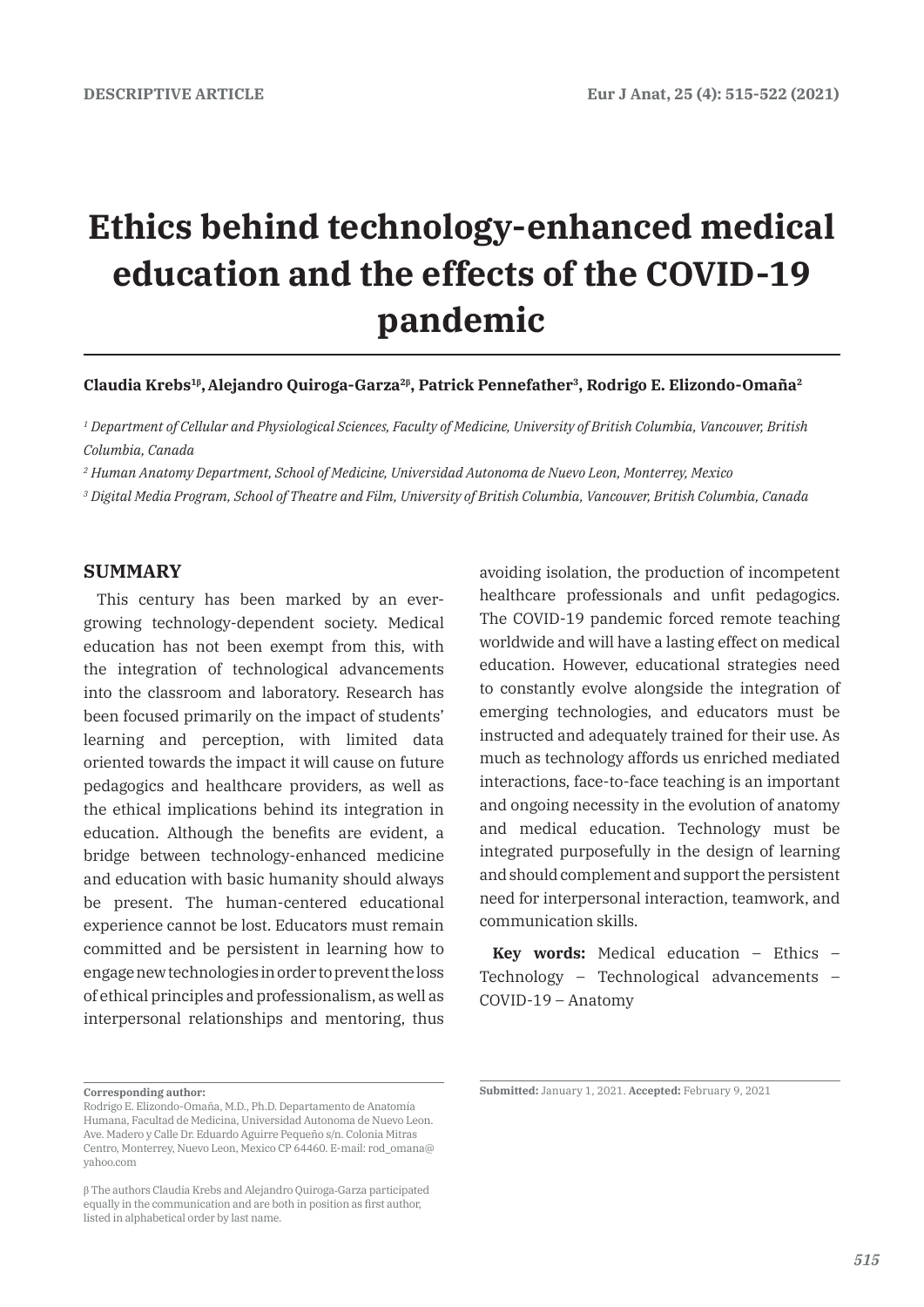## **LIST OF ABBREVIATIONS:**

AI: artificial intelligence

TEL: technology-enhanced learning

## **INTRODUCTION**

Technology has taken a strong foothold in all post-secondary classrooms —a reflection of an increasingly technology-savvy and technologydependent society (Payne et al. 2012; Barry et al., 2016a; Stigmar, 2016; Altınay-Gazi and Altınay-Aksal, 2017; Salinas-Alvarez et al., 2020). The question now focuses on how technology is changing students' perceptions of the role of educators, the role of peer-to-peer interactions, and their own role as developing professionals (Koehler et al., 2012; George et al., 2013; Boruff and Storie 2014; Brooks and Pomerantz, 2017; Masters, 2017; Khamis et al., 2018). A proactive approach to the integration of technology, aware of the benefits and risks of technology, can build the pedagogical foundation to support a new generation that will have to bridge technologyenhanced medicine and education with the basic humanity of healthcare interactions (Granger, 2004; Alexander et al., 2009; Sugand et al., 2010; Cook et al., 2011; Barry et al., 2016b; Delgaty et al., 2017; Hennessy et al., 2019; Hildenbrandt, 2019).

The motivations to integrate technology into medical education are manifold and are at times at odds with more traditional approaches to the delivery of essential anatomy course content such as dissection. Whereas there has been ample discussion around the ethics of dissection and its role in professional identity formation (Sugand et al., 2010; Hasan, 2011; Miller and Lewis, 2016; Jones, 2018; Quiroga-Garza et al., 2017; Hildebrandt, 2019), this same discussion has been limited around the use of technology in the anatomy classroom. Most papers evaluate the impact on student learning as measured in summative assessments —and indeed, by that metric, dissection is not superior to other teaching modalities (Sugand et al., 2010; Barry et al., 2016a,b; Holland and Pawlikoska, 2019). However, body-based instruction has survived the curricular reforms. It arguably fortifies anatomy education, as a basic constructional principle of

professionalism and compassion —and indeed, by that metric, anatomists affirm their preference and its benefits in the formation of future physicians (Elizondo-Omaña et al., 2005; Korf et al., 2008; Estai and Bunt, 2016; Kumar Ghosh and Kumar, 2019; Salinas-Alvarez et al., 2020).

There are many success stories of those who have implemented technology to change their curriculum. These successes need to be used as a foundation (Sugand et al., 2010; Drake et al., 2014; Barry et al., 2016a; Darras et al., 2019; Holland and Pawlikowska, 2019; Salinas-Alvarez et al., 2020). Advances in technology can support educators to enhance and reimagine more traditional course content to properly prepare students for future clinical challenges. Online and mobile access to platforms with learning modules, activities, and videos provide students with the tools to attain, understand, review, and apply knowledge that complements traditional forms of lecture-based delivery. (George et al., 2013; Krebs et al., 2014; Masters et al., 2015; Student et al., 2015; Barry et al., 2016a; Mordhurst et al., 2017; Holland and Pawlikowska, 2019; Maudsley et al., 2019). Alongside the integration of new technological platforms, the role of the educators also needs to change and adapt. How can educators continue to balance an authentic, human-centered educational experience while adapting the curriculum to take advantage of new technological developments and at the same time maintain that unique human spark and creativity? (Fig. 1).

# **A PERSISTENT CHALLENGE IN MEDICAL EDUCATION**

When interventions are well planned, technology can be integrated purposefully into achieving specific learning outcomes. The use of visual aids such as animations, can illustrate complex concepts and encourage innovation and creativity (Barry et al., 2016a,b; Miller and Lewis, 2016; Brooks and Pomerantz, 2017; Holland and Pawlikowska, 2019). These can be also controlled by the user/student for individual pacing and exploration of didactic content: by pausing a prerecorded video, repeating any part of it, any day, any time, or fast-forwarding to support their own learning process. A direct access to remote content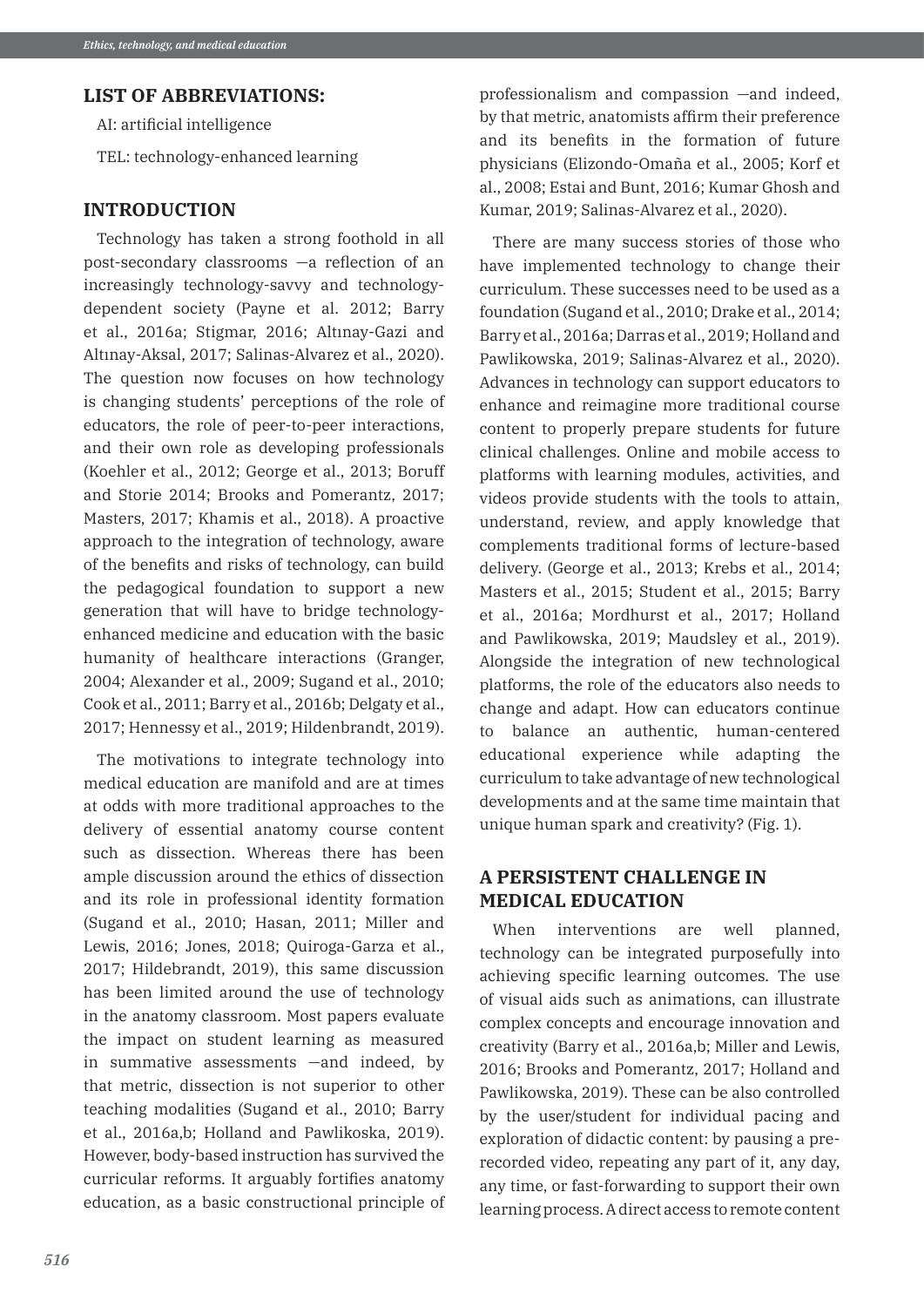removes the physical dependency of learning being contained to a classroom/laboratory (Alexander et al., 2009; Cook et al., 2011; Boruff and Storie, 2014; Altinay-Gazi and Altinay-Aksal, 2017; Brooks and Pomerantz, 2017). Purchasing larger volumes of a specific technology can reduce the overall cost for increased class sizes. Content can be distributed with other institutions, both locally and globally. Moderated forums allow easier participation, even for more introverted personalities. When technologies are evaluated by a multidisciplinary team, their integration can easily be improved from course to course (Elizondo-Omaña et al., 2005; Miller and Lewis, 2016; Mordhorst et al., 2017).

When not integrated within the learning ecosystem nor associated with specific learning outcomes, technology can be an impediment. The multitude of technological resources available and the lack of time result in educators' inability to keep a check on all content. This also makes it challenging to focus on what is critically important for students. Most learners build a personal relationship with their instructors, connecting the educator's passions and insights with the didactic content. This makes them care about what they are learning, which allows learners to remember the content better (Chopin, 2002; Gershenfeld, 2014; Vallée et al., 2020). Technology alone can be cold and lack human connection. These advantages can be easily ignored when technology is forced upon students and faculty, causing disengagement with the course. They can build social isolation/disconnection of the user by neglecting the need for interpersonal interactions (Huang, 2010; Rhim and Han, 2020). They can generate a social divide amongst those who lack the economic resources (Van Deursen and Helsper, 2015; Warschauer and Xu, 2018). The familiarity of accessing knowledge through various technologies may lead professionals to either overestimate or underestimate their competence (Kruger and Dunning, 1999; Abduallah, 2014). Without a commitment to persistently learning how to engage with new technologies, or when situated in a work environment that does not



**Fig. 1.-** Technology adaptations. (**A**) Balanced use of technology in anatomy education with interaction between educators, near-peers, and students in small groups. (**B**) Students in laboratory practice with face-to-face interaction. (**C**) Online teaching with video interaction and online material. (**D**) Online laboratory practice teaching students surgical knots.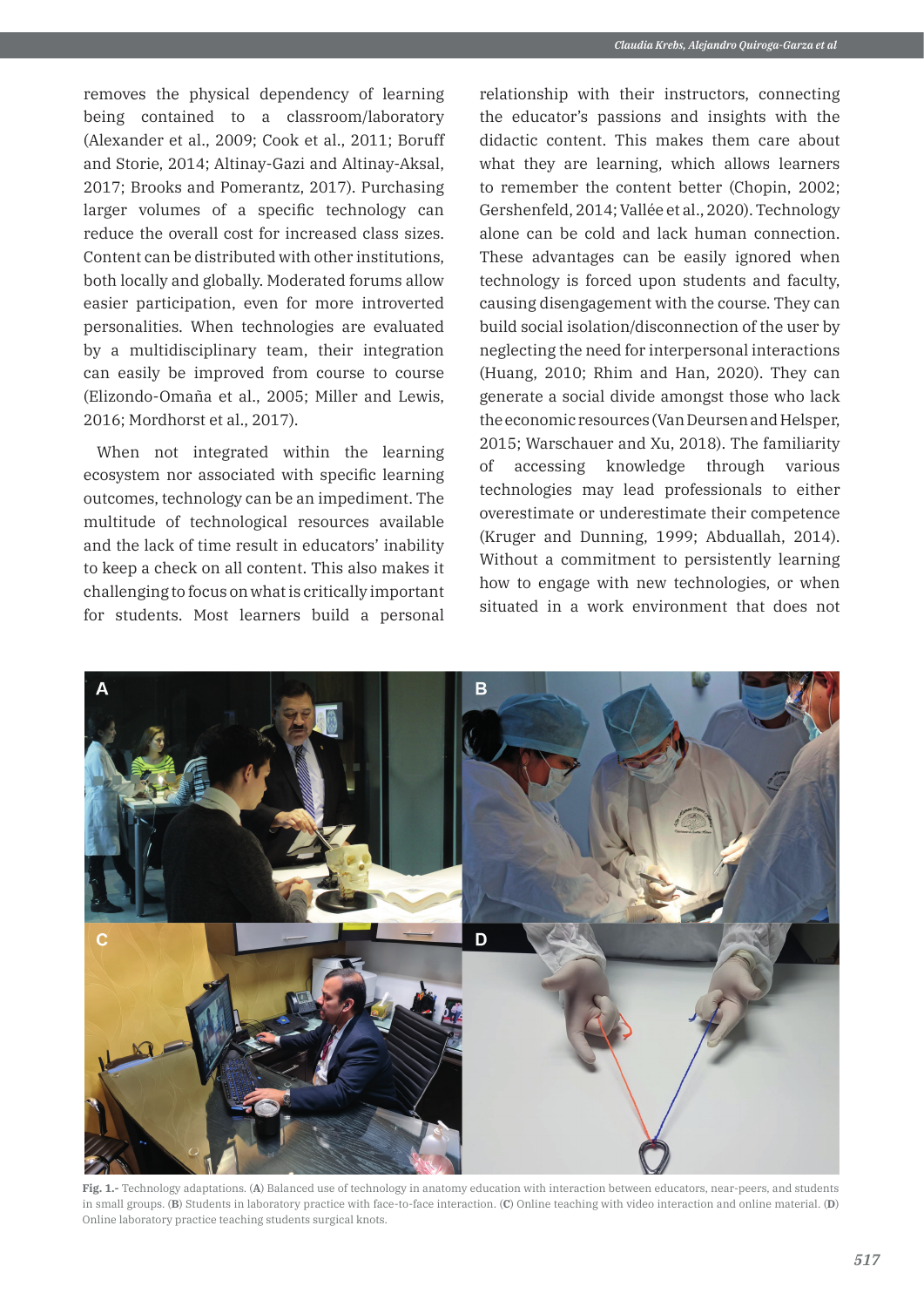have rapid access to technology, a professional's knowledge may soon be out of date. Excessive use of computers or smart-devices has also been correlated to ergonomic and health problems (Korpinen and Pääkkönen, 2011; Fuentes-Ramirez et al., 2020).

Current technological tools do not adapt in realtime or empathize with the user, although artificial intelligence (AI) may soon change that. AI will impact medical education with the application of adaptive learning, although evidence shows that it will primarily enhance the role of teachers, not replace them (Masters, 2017; Masters, 2019). The design of user experiences that respect universal design principles and are built on best practices for human-computer interactions is imperative in order to move the field forward. When not integrated, technology can increase a sense of alienation, exclude those with different abilities, and lead to social depersonalization and a loss of humanity in education.

# **ETHICAL IMPLICATIONS OF TECHNOLOGY OVERUSE**

Educator identities are tied to teaching and inspire learning. Behaviors from the classroom and laboratory are mimicked by students and teaching assistants, as professors become role models. (Chopin, 2002; Pawlina, 2006; Lachman et al., 2012; Gershenfeld, 2014; Masters, 2019; Guerrero-Mendivil et al., 2020). Friendlier and more accessible educators promote better learning (George et al., 2013; Hennessy et al., 2019).

The student/teacher relationship is the foundation for the physician/patient relationship. Human interaction with educators, peers, donors, set off a cascade of professionalism and understanding of medical ethics (Dyer and Thorndike, 2000; Pawlina, 2006; Englander et al., 2013; Jones, 2016; Hildebrandt, 2018; Kumar Ghosh and Kumar, 2019). These human interactions cannot be easily simulated with technology —the most extensive experiment with artificial intelligence (AI) was by Jill Watson, as an online teaching assistant, who has demonstrated the limitations of AI to date (Eicher, 2018). The

overuse of technology may even cause dependence on technology in a clinical environment due to a developed habit that ensues other ethical and legal issues (Goodman, 2010; Jones, 2016; Barry, et al., 2016b; Miller and Lewis, 2016).

There is, of course, an evident need for technology in medicine: task management, data processing, and collection are some of the tasks facilitated by these tools, but how this information is managed also raises some ethical concerns. (Goodman, 2010; Tavani, 2011; Hennessy et al., 2019).

There is no formal pedagogic link between health and information technology (Goodman, 2010, Barry et al., 2016b; Estai and Bunt, 2016). One concern is the exponential growth of online resources. Many resources are user-generated and user-regulated and lack both peer review and validation. Some materials bring up the ethical boundaries within which modern anatomy programs operate —and the question of whether and how to present images of cadaveric dissections (Philip et al., 2008; George et al., 2013; Barry et al., 2016b; Miller and Lewis, 2016; Cornwall and Hildebrandt 2019; Hildebrandt, 2019). With a constant increase in student to staff ratio, time demands for research, and reduced course hours, educators must depend on the use of technology-enhanced learning (TEL) to uphold content standards (McGaghie et al., 2010; Sugand et al., 2010; Bleakley et al., 2011; Guze, 2015; Green and Whitburn, 2016; Delgaty et al., 2017; Hildebrandt, 2018).

There are risks to the use of TEL resources. If not addressed by their developers, conflict will be inevitable. Grunwald mentioned two branches to orient technology policy: the philosophical ethics implicated and technology assessment (Grunwald, 1999). Research has been primarily focused on the assessment and effectiveness of new tools, disregarding the ethics and implications of these. Social isolation, technology dependency and a lack of the natural mentoring formed by the student-teacher interaction may lead us to incompetent healthcare professionals, incapable of teaching, of developing inter-personal relations and of mentoring. Depersonalization and commodification will cause clinical detachment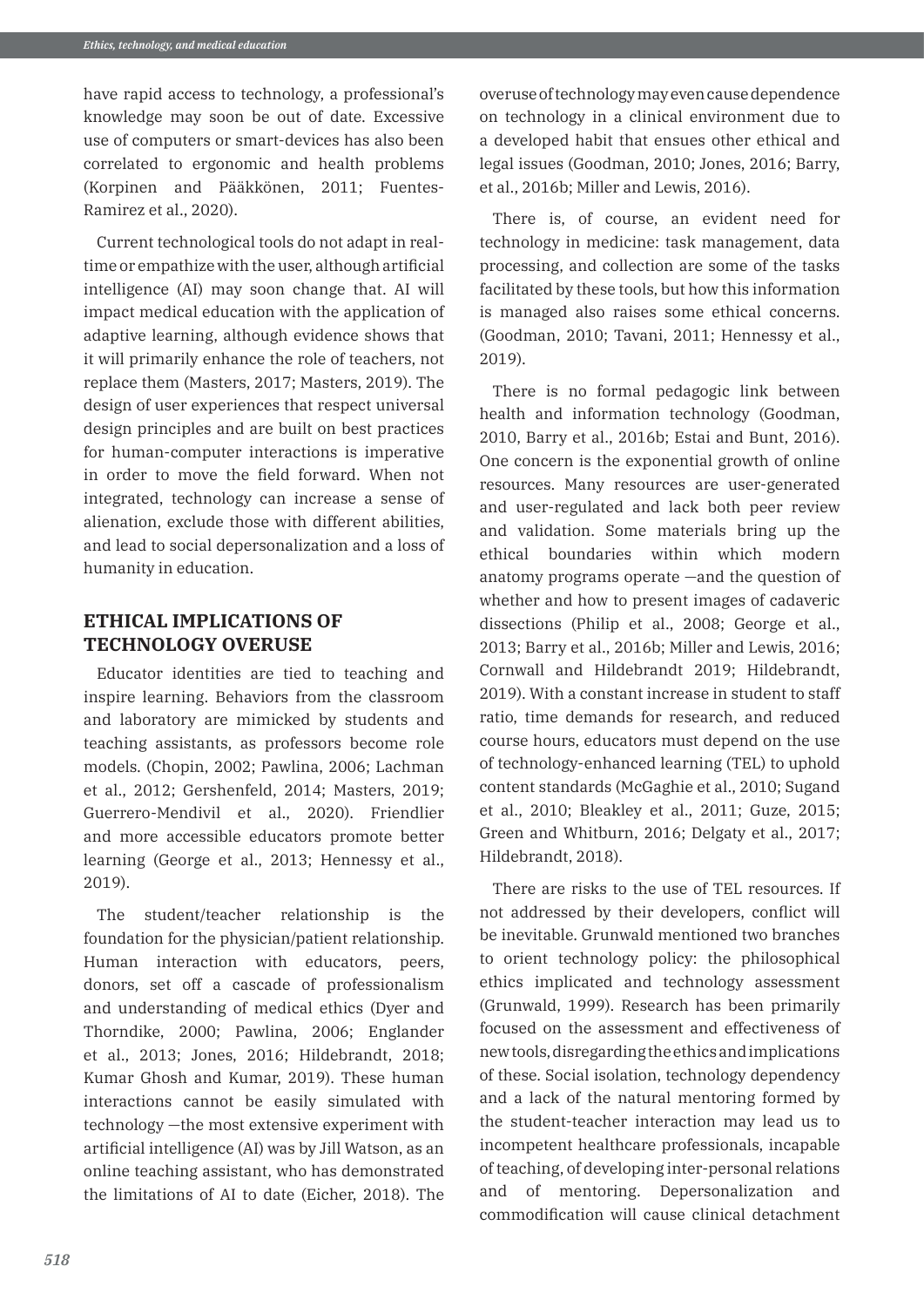(Jones, 2018; Hildebrandt, 2019) —as Sungand et al. stated: "weak and unfit pedagogics" (Sugand et al., 2010)

So, how to reconcile the integration of technology in teaching and learning experiences? There is no simple solution for medical educators when asked whether or not to include the latest tech in the classrooms (Frenk et al. 2010; Jones, 2018; Vallée et al., 2020). Educational strategies need to constantly evolve alongside the integration of emerging technologies. Within set time limits that are often imposed by administrators (Sugand et al., 2010; Drake et al., 2014; Estai and Bunt, 2016; Hildebrandt, 2019), educators are challenged to constantly upgrade skills so that they can efficiently interact with students and take full advantage of resources. Program administrators also need to ensure that they offer resources and support in order to instruct and adequately train their faculty to teach with the technologies that they want faculty to use (Salinas-Alvarez et al., 2020). For example, a balance must be defined by all stakeholders for blended learning to maintain and achieve efficient student learning outcomes (Barry et al., 2016a,b; Green and Whitburn, 2016; Miller and Lewis, 2016; Brooks and Pomerantz, 2017). As much as technology affords us enriched mediated interactions, face-to-face teaching is an important and ongoing necessity in the evolution of anatomy and medical education.

## **SARS-COV-2 (COVID-19) PANDEMIC**

Debating the overuse of technology was not an option for the year 2020. The outbreak of the SARS-COV-2 pandemic forced the closure of schools and the implementation of social distancing. This created a situation in which all educational programs had to transfer to a 100% remote and online education curriculum (Cheng et al., 2020; Gordon et al., 2020; Hodges et al., 2020; Pather et al., 2020). Schools with prior experience were able to migrate more easily to online platforms, with most challenges present in low- to middle-income countries (Cecilio-Fernandes et al., 2020; Muñoz-Leija et al., 2020). In many cases, educators were faced with a lack of technological resources, infrastructure and/or training, unclear instructions by administrations,

blindness to student situation/capacity, and even complex home environments (Espino-Díaz et al., 2020; Rizun and Strzelecki, 2020). These created a stressful situation in which educators could have been exposed to anxiety and emotional exhaustion, in addition to the confinement imposed by the pandemic (Espino-Díaz et al., 2020).

Educators had to quickly adapt (Espino-Díaz et al., 2020; González-Calvo et al., 2020; Tejedor et al., 2020). Synchronous and asynchronous methods were implemented for remote learning (Gordon et al., 2020; Hilty et al., 2020). Once the lasting effects of the pandemic and undefined longevity of social distancing were assimilated, educators understood the need to innovate teaching methods to better engage students without face-to-face interaction (Gordon et al., 2020; Rhim and Han, 2020).

Several studies report student satisfaction and self-efficacy with online learning. The majority of students are comfortable with online and remote learning, however, the development of certain key competencies may be shown to be deficient in the future, with consequences for the professional development of physicians. In 2021 2nd-year medical students will continue their education and will not have been face-to-face with their professor, not have been in a classroom or laboratory, not encountered an anatomical donor for dissection (in case of anatomy), or have been physically exposed to different academic scenarios. In many countries, an introduction to clinical environments was restricted due to the increased risk of COVID-19 transmission. The effects of social isolation, lack of interpersonal relationships, the exposure to anatomical donors/patients (development of values such as professionalism, respect, integrity, empathy, and humanity), the psychological effects, the level of student confidence, academic output: all need to be addressed if educators are to continue with remote learning (Chytas et al., 2020; Espino-Díaz et al., 2020; Gordon et al., 2020; Lozano-Díaz et al., 2020; Muñoz-Leija et al., 2020; Tejedor et al., 2020). Universities are facing an increase in burnout and dropout rates, as well as variability in student enrollment (Rizun and Strzelecki, 2020;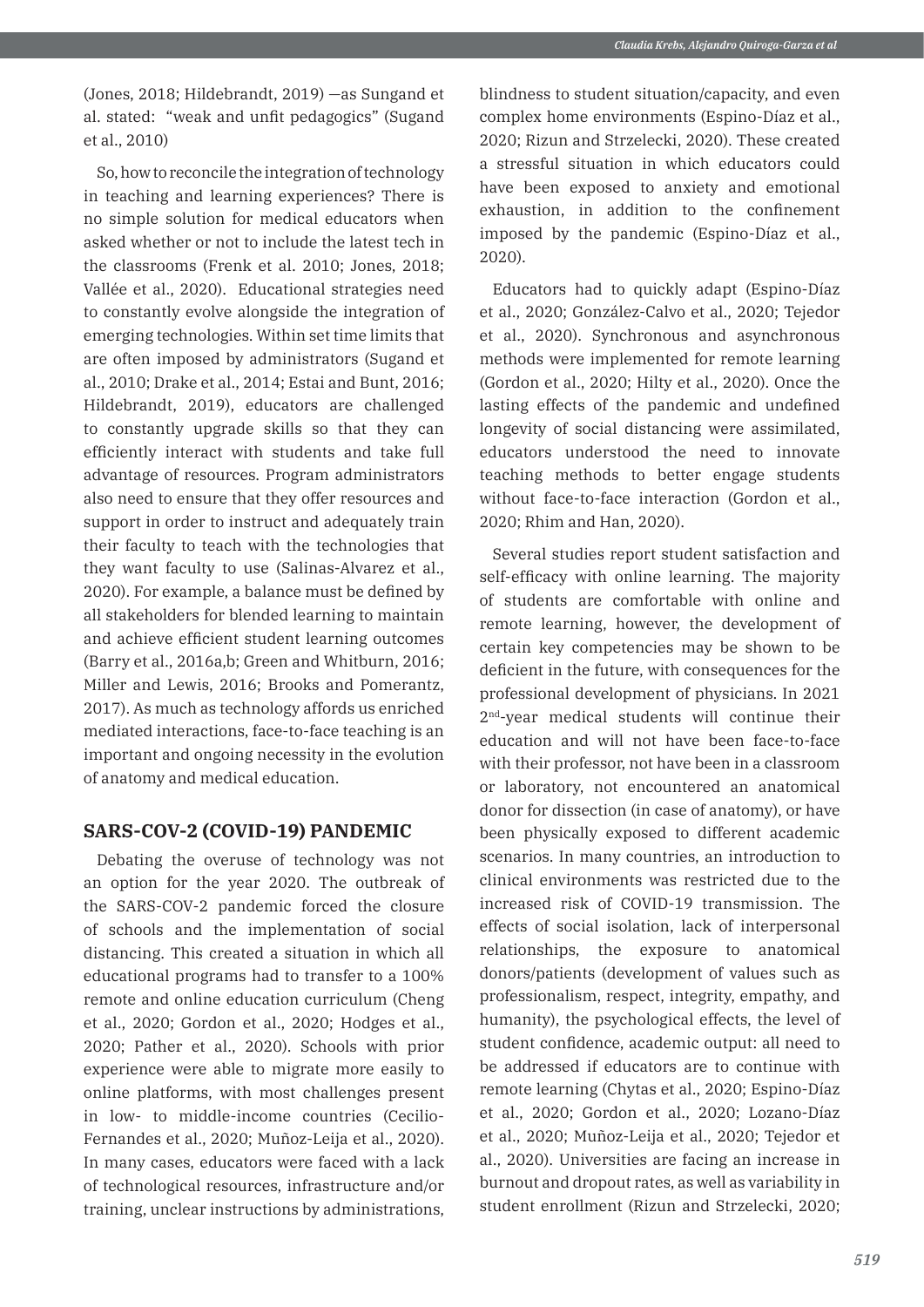Tejedor et al., 2020; Zhan et al., 2020). Student academic misconduct during class and exams may also be present, which is increasingly challenging to detect, especially in large groups (Clark et al., 2020; Elizondo-Omaña et al., 2020; Gamage et al., 2020; Hylton et al., 2016). Multitasking during online sessions may also leave in question the lasting effects of learning (Rhim and Han, 2020). These are all issues that need to be kept in mind and addressed in the design and implementation of online and mixed asynchronous/synchronous educational offerings.

There is no doubt that the changes implemented during the pandemic will leave a lasting effect in medical education. Currently, there is an abundance of publications regarding remote teaching methods that we can draw from historically (Lynch and Dembo, 2004; Puzziferro, 2008; Barnard et al., 2009; Broadbent, 2017; Hodges et al., 2020). However, current publications detailing the impact of teaching medical education remotely during the time of Covid-19 are limited to short-term studies, and assertions are not readily generalizable across different teaching contexts. Subsequent research will be needed to determine the impact of these methods in the student's professional formation (Gordon et al., 2020; Hilty et al., 2020; Rhim and Han, 2020).

## **CONCLUSIONS**

The COVID-19 pandemic has caused a disruption in medical education and forced a transition of all courses to online platforms. Technology has been a fundamental solution to continue with academic curricula, with evident advantages and disadvantages. In order to have any lasting impact on the community of medical practitioners, technology must be integrated purposefully in the design of learning and should complement and support the persistent need for interpersonal interaction, teamwork and communication skills (Philips et al., 2008; Alexander et al., 2009; Englander et al., 2013; George et al., 2013; Barry et al., 2016b; Green and Whitburn, 2016; Jones, 2016; Miller and Lewis, 2016; Elizondo-Omaña et al., 2019). It must be organized, structured and curated to meet the objectives and competencies of the curriculum. Looking at the use of technology in terms of how it can enhance medical education and solve contemporary problems facing the community, educators are encouraged to resist the temptation to engage in a polar opinion as to whether technology is good or bad. Part of the research needs to continue to user-test technology in learning contexts. Disseminating those results will help others make more informed decisions as to the benefits of integrating emerging technologies and their impact on learning and the user.

#### **REFERENCES**

ABDULLAH JM (2014) The eight stages of trust and "Amanah" in medicine and the Dunning-Kruger effect. *Malay J Med Sci*, 21(4): 1.

ALEXANDER CJ, CRESCINI WM, JUSKEWITCH JE, LACHMAN N, PAWLINA W (2009) Assessing the integration of audience response system technology in teaching of anatomical sciences. *Anat Sci Educ*, 2(4): 160-166.

ALTINAY-GAZI Z, ALTINAY-AKSAL F (2017) Technology as mediation tool for improving teaching profession in higher education practices. *Eurasia J Math Sci Tech Educ*, 13(3): 803-813.

BARNARD L, LAN WY, TO YM, PATON VO, LAI SL (2009) Measuring self-regulation in online and blended learning environments. *Internet High Educ*, 12(1): 1-6.

BARRY DS, MARZOUK F, CHULAK-OGLU K, BENNETT D, TIERNEY P O'KEEFFE GW (2016a) Anatomy education for the YouTube generation. *Anat Sci Educ*, 9(1): 90-96.

BARRY DS, TIERNEY P, O'KEEFFE GW (2016b) The need for ethical and pedagogical frameworks for developing online media in anatomy education. *Anat Sci Educ*, 9(5): 498-499.

BLEAKLEY A, BRENNAN N (2011) Does undergraduate curriculum design make a difference to readiness to practice as a junior doctor? *Med Teach*, 33(6): 459-467.

BORUFF JT, STORIE D (2014) Mobile devices in medicine: a survey of how medical students, residents, and faculty use smartphones and other mobile devices to find information. *J Med Libr Assoc*, 102: 22-30.

BROADBENT J (2017) Comparing online and blended learner's selfregulated learning strategies and academic performance. *Internet High Educ*, 33: 24-32.

BROOKS DC, POMERANTZ J (2017) ECAR study of undergraduate students and information technology, 2017. *Educause*, 4(3): 3.

CECILIO-FERNANDES D, PARISI MCR, SANTOS TM, SANDARS J (2020) The COVID-19 pandemic and the challenge of using technology for medical education in low and middle income countries. *Med Ed Publish*, 9: 74.

CHENG X, CHAN LK, PAN SQ, HONGMEI C, LI YQ, YANG X (2020) Gross Anatomy Education in China during the Covid-19 pandemic: a national survey. *Anat Sci Educ*,. 14(1): 8-18.

CHOPIN SF (2002) Undergraduate research experiences: The translation of science education from reading to doing. *Anat Rec*, 269(1): 3-10.

CHYTAS D, SALMAS M, PIAGKOU M, JOHNSON EO (2020) Decline of cadaveric dissection in anatomy education during the Covid-19 pandemic: Can it affect future surgeons' competency?. *Anat Sci Educ*, 14(2): 166-168.

CLARK TM, CALLAM CS, PAUL NM, STOLTZFUS MW, TURNER D (2020) Testing in the time of COVID-19: A sudden transition to unproctored online exams. *J Chem Educ*, 97: 3413-3417.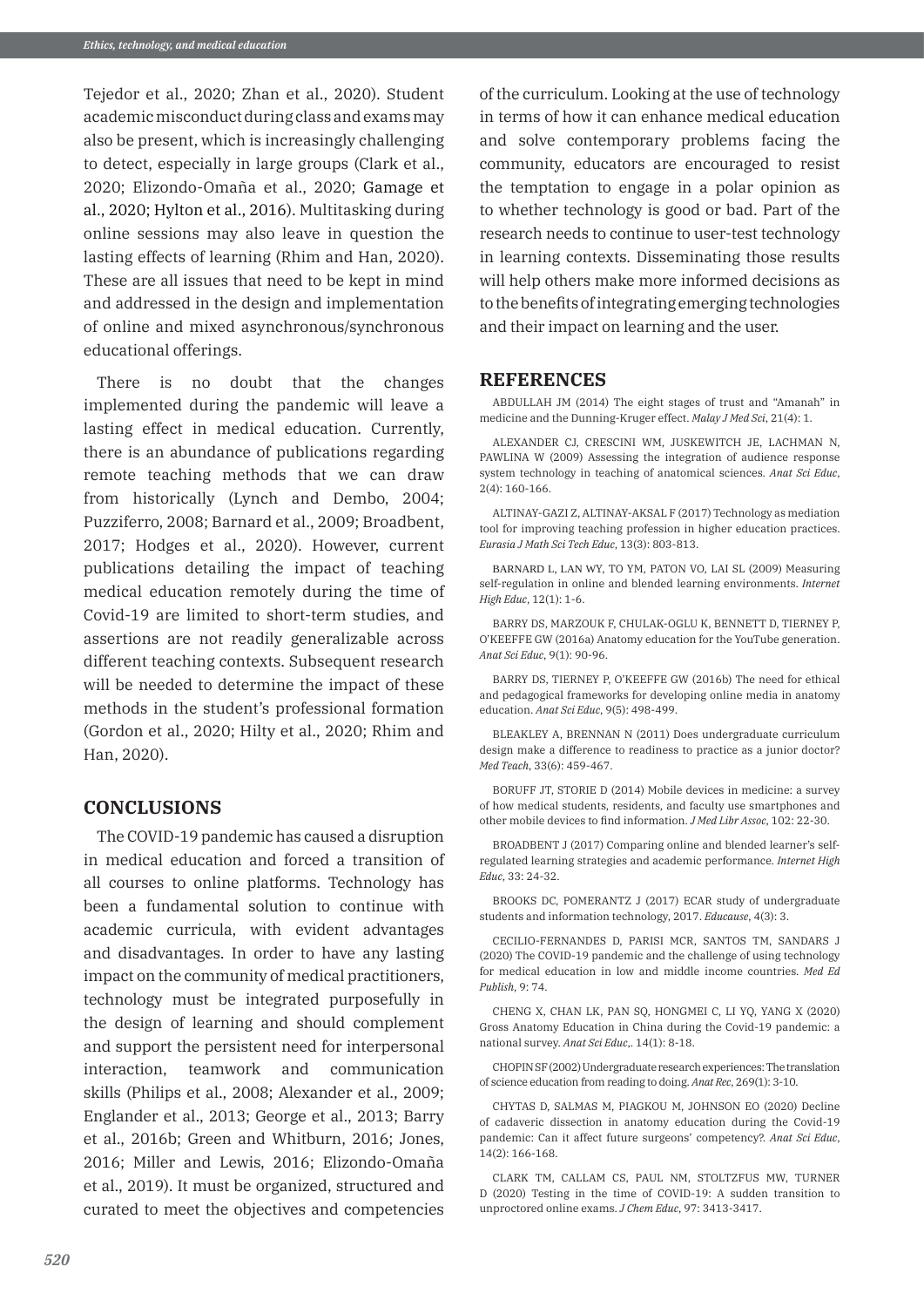COOK DA, HATALA R, BRYDGES R, ZENDEJAS B, SZOSTEK JH, WANG AT, ERWIN PJ, HAMSTRA S (2011) Technology-enhanced simulation for health professions education: a systematic review and meta-analysis. *JAMA*, 306(9): 978-988.

CORNWALL J, HILDEBRANDT S (2019) Anatomy, education, and ethics in a changing world. *Anat Sci Educ*, 12(4): 329-331.

DARRAS KE, SPOUGE R, HATALA R, NICOLAOU S, HU J, WORTHINGTON A, KREBS C, FORSTER BB (2019) Integrated virtual and cadaveric dissection laboratories enhance first year medical students' anatomy experience: a pilot study. *BMC Med Educ*, 19(1): 366.

DELGATY L, FISHER J, THOMSON R (2017) The "Dark Side" of technology in medical education. *Med Ed Publish*, 6(2): 19.

DRAKE RL, MCBRIDE JM, PAWLINA W (2014) An update on the status of anatomical sciences education in United States medical schools. *Anat Sci Educ*, 7(4): 321-325.

DYER GS, THORNDIKE ME (2000) Quidne mortui vivos docent? The evolving purpose of human dissection in medical education. *Acad Med*, 75: 969-979.

ENGLANDER R, CAMERON T, BALLARD AJ, DODGE J, BULL J, ASCHENBRENNER CA (2013) Toward a common taxonomy of competency domains for the health professions and competencies for physicians. *Acad Med*, 88: 1088-1094.

EICHER B, POLEPEDDI L, GOEL AK (2018) Jill Watson doesn't care if you're pregnant: grounding at ethics in empirical studies. *AIES*, 88-94.

ELIZONDO-OMAÑA RE, GUZMÁN‐LÓPEZ S, GARCÍA-RODRÍGUEZ MDLA (2005) Dissection as a teaching tool: past, present, and future. *Anat Rec Part B*, 285(1): 11-15.

ELIZONDO-OMAÑA RE, QUIROGA-GARZA A, SALINAS-ALVAREZ YE, GUZMAN-LOPEZ S (2020) Breaking down large anatomy groups. *FASEB J*, 34(S1): 1.

ELIZONDO-OMAÑA RE, ZARATE-GARZA PP, JACOBO-BACA G, SALINAS-ALVAREZ Y, FERNANDEZ-RODARTE BA, MARTINEZ-GARZA JH, QUIROGA-GARZA A, GUZMAN-LOPEZ S (2019) Collaborative mentoring for effective medical research groups. *Med Ed Publish*, 8.

ESPINO-DÍAZ L, FERNANDEZ-CAMINERO G, HERNANDEZ-LLORET CM, GONZALEZ-GONZALEZ H, ALVAREZ-CASTILLO JL (2020) Analyzing the impact of COVID-19 on education professionals. toward a paradigm shift: ICT and neuroeducation as a binomial of action. *Sustainability*, 12(14): 5646.

ESTAI M, BUNT S (2016) Best teaching practices in anatomy education: A critical review. *Ann Anat*, 208: 151-157.

FRENK J, CHEN L, BHUTTA ZA, COHEN J, CRISP N, EVANS T, FINEBERG H, GARCIA P, KE Y, KELLEY P, KISTNASAMY B, MELEIS A, NAYLOR D, PABLOS-MENDEZ A, REDDY S, SCRIMSHAW S, SEPULVEDA J, SERWADDA D, ZURAYK H (2010) Health professionals for a new century: transforming education to strengthen health systems in an interdependent world. *Lancet*, 376: 1923-1958.

FUENTES-RAMÍREZ LD, ALFARO-GOMEZ U, ESPINOSA-URIBE AG, TERAN-GARZA R, QUIROGA-GARZA A, GUTIÉRREZ-DE LA O J, VILCHEZ-CAVAZOS F, GUZMAN-LOPEZ S, ELIZONDO-OMAÑA RE (2020) Morphologic changes of the fifth phalange secondary to smartphone use. *Work*, 65(2): 429-433.

GAMAGE KA, SILVA EKD, GUNAWARDHANA N (2020) Online delivery and assessment during COVID-19: safeguarding academic integrity. *Educ Sci*, 10: 301.

GEORGE DR, ROVNIAK LS, KRASCHNEWSKI JL (2013) Dangers and opportunities for social media in medicine. *Clin Obstet Gynecol*, 56(3): 453-462.

GERSHENFELD S (2014) A review of undergraduate mentoring programs. *Rev Educ Res*, 84(3): 365-391.

GONZÁLEZ-CALVO G, BARBA-MARTÍN RA, BORES-GARCÍA D, GALLEGO-LEMA V (2020) Learning to be a teacher without being in the classroom: COVID-19 as a threat to the professional development of future teachers. *Int Multidiscip J Soc Sci*, 9(2): 152-177.

GOODMAN KW (2010) Ethics, information technology, and public health: new challenges for the clinician‐patient relationship. *J Law Med Eth*, 38(1): 58-63.

GORDON M, PATRICIO M, HORNE L, MUSTON A, ALSTON SR, PAMMI M, THAMMASITBOON S, PARK S, PAWLIKOSKA T, REES EL, DOYLE AJ DANIEL M (2020) Developments in medical education in response to the COVID-19 pandemic: a rapid BEME systematic review: BEME Guide No. 63. *Med Teach*, 42(11): 1202-1215.

GRANGER NA (2004) Dissection laboratory is vital to medical gross anatomy education. *Anat Rec Part B*, 281(1): 6-8.

GREEN RA, WHITBURN LY (2016) Impact of introduction of blended learning in gross anatomy on student outcomes. *Anat Sci Educ*, 9(5) :422-430.

GRUNWALD A (2011) Responsible innovation: bringing together technology assessment, applied ethics, and STS research. *Enter Work Innov Stud*, 31: 10-19.

GUERRERO-MENDIVIL FD, MUÑOZ-LEIJA MA, QUIROGA-GARZA A, DE LA FUENTE-VILLARREAL D, JACOBO-BACA G, ZÁRATE-GARZA PP, ELIZONDO-OMAÑA RE, GUZMÁN-LÓPEZ S (2020) Training and education model for anatomy near-peer teachers. *Med Univ*, 22(4): 1-4.

GUZE PA (2015) Using technology to meet the challenges of medical education. *T Am Clin Clim*, 126: 260.

HASAN T (2011) Is dissection humane? *J Med Ethics H Med*, 4.

HENNESSY CM, SMITH CF, GREENER S, FERNS G (2019) Social media guidelines: a review for health professionals and faculty members. *Clin Teach*, 16(5): 442-447.

HILDEBRANDT S (2019) The role of history and ethics of anatomy in medical education. *Anat Scie Educ*, 12(4): 425-431.

HILTY DM, TOROUS J, PARISH MB, CHAN SR, XIONG G, SCHER L, YELLOWLEES PM (2020) A literature review comparing clinicians' approaches and skills to in-person, synchronous, and asynchronous care: moving toward competencies to ensure quality care. *Telemed J E Health*, 27(4): 356-373.

HODGES C, MOORE S, LOCKEE B, TRUST T, BOND A (2020) The difference between emergency remote teaching and online learning. *Educ Rev*, 27.

HOLLAND JC, PAWLIKOWSKA T (2019) Undergraduate medical students' usage and perceptions of anatomical case‐based learning: comparison of facilitated small group discussions and elearning resources. *Anat Sci Educ*, 12(3): 245-256.

HUANG C (2010) Internet use and psychological well-being: A metaanalysis. *Cyberpsychol Behav Soc Netw*, 13(3): 241-249.

HYLTON K, LEVY Y, DRINGUS LP (2016) Utilizing webcam-based proctoring to deter misconduct in online exams. *Comp Educ*, 92: 53-63.

JONES DG (2016) Anatomy in ethical review. *Clin Anat*, 29(1): 2-3.

JONES DG (2018) Three‐dimensional printing in Anatomy Education: assessing potential ethical dimensions. *Anat Sci Educ*, 12(4): 435-443.

KHAMIS N, ALJUMAIAH R, ALHUMAID A, ALRAHEEM H, ALKADI D, KOPPEL C, ABDULGHANI HM (2018) Undergraduate medical students' perspectives of skills, uses and preferences of information technology in medical education: A cross-sectional study in a Saudi Medical College. *Med Teach*, 40(sup1): S68-S76.

KOEHLER N, YAO K, VUJOVIC O, MCMENAMIN C (2012) Medical students' use of and attitudes towards medical applications. *JournalMTM*, 1: 16-21.

KORF HW, WICHT H, SNIPES RL, TIMMERMANS JP, PAULSEN F, RUNE G, BAUMGART-VOGT E (2008) The dissection course–necessary and indispensable for teaching anatomy to medical students. *Ann Anat*, 190(1): 16-22.

KORPINEN L, PÄÄKKÖNEN R (2011) Physical symptoms in young adults and their use of different computers and mobile phones. *Int J Occup Saf Ergon*, 17(4): 361-371.